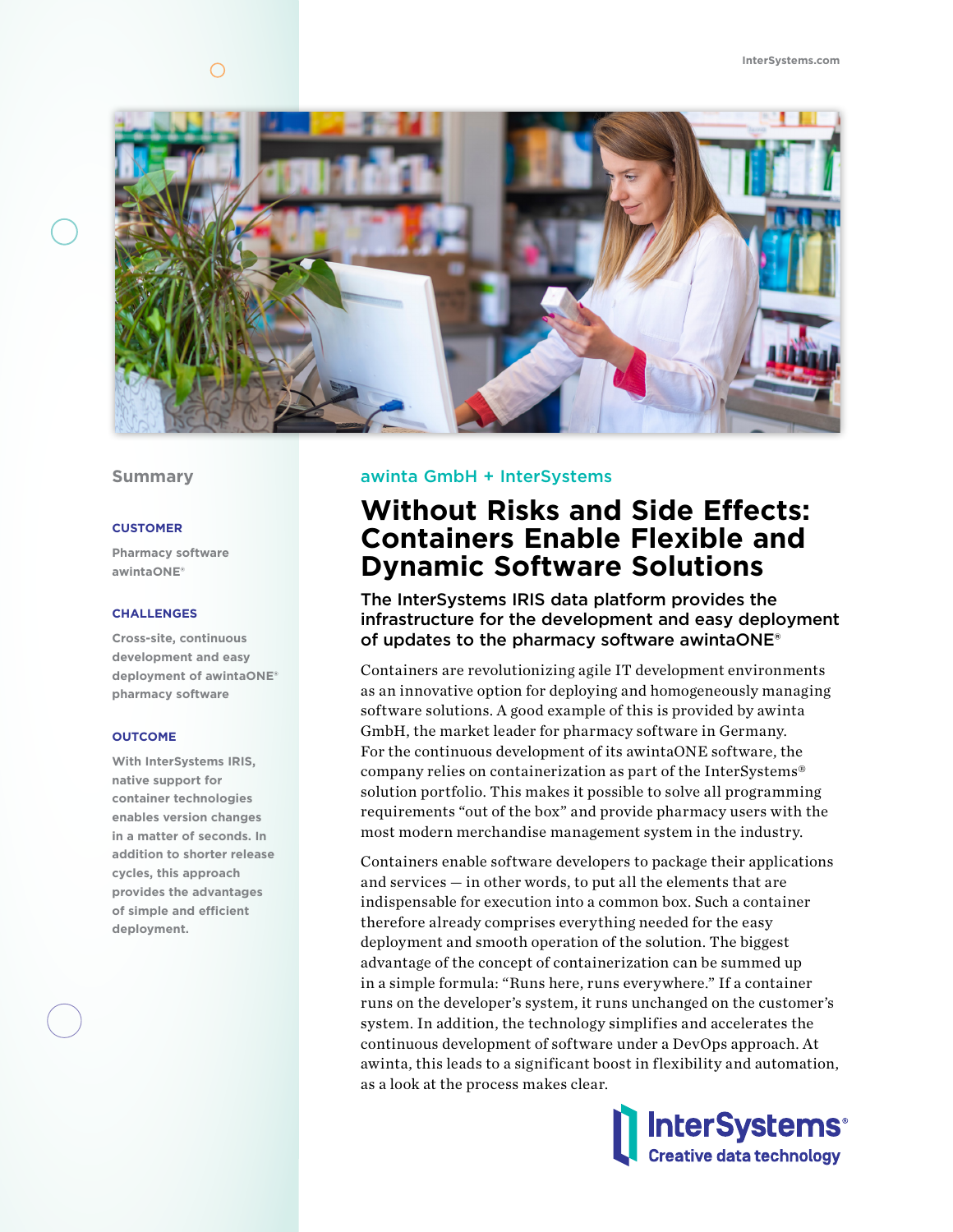**"I HAVE NEVER EXPERIENCED A SITUATION WHERE I COULD NOT MEET A REQUIREMENT WITH INTERSYSTEMS TECHNOLOGY."** 

*Ralf Spielmann, System/ Database Architect and Chapter Manager for Database Development at NOVENTI Health SE.* 

# High Demands on Database Management

As a subsidiary of NOVENTI Health SE, awinta is the market leader for pharmacy software in the German healthcare market, with around 7,000 supported customers. The company, headquartered in Bietigheim-Bissingen, is a regular winner of top industry awards, including the 2018 Cooperation Award in the category "Best IT Partner" and two Pharmacy Favorite awards at Expopharm 2017.

For more than 20 years, awinta executives have relied on solutions from InterSystems to enable their company's awintaONE software. The awintaONE solution is designed for communication among all partners in the e-health sector. Thanks to its multiclient capability, any number of business areas and branches can be managed and added to it.

After years of using the proven InterSystems Caché® database management software, awinta now uses the comprehensive InterSystems IRIS® data platform. Ralf Spielmann, system/database architect and chapter manager for database development at NOVENTI, summarizes the advantages offered by InterSystems technology as follows: "Whatever needs to be programmed, I don't have to look for additional third-party tools to meet a specific requirement. I have never experienced a situation where I could not meet a requirement with InterSystems technology, because here I get everything from a single source and don't have to burden myself with additional technologies."

# Full Focus on Flexibility and Automation

The awintaONE solution package forms one of the newest software lines among awinta's offerings. The entire application logic of this pharmacy software has always been implemented with data management technology from InterSystems. Due to the native support of container technology with InterSystems IRIS, it is now possible to provide the entire application code in containers.

"As a result, we have become much more flexible than before, because when you create a container like this, you use it, and when you need another one, it stops and you start the next one," explains Spielmann. "In this respect, we are now much more versatile. We achieve a very high level of automation in workflows thanks to containers under a DevOps approach. This extends from code creation to the delivery of the finished result."

# Far-Reaching Advantages When Used in Home Offices

Since all development work on awintaONE is already based on container technology, the company achieves efficiency gains through improved collaboration among developers. After all, without the container approach, the concerted interaction of programmers at five different cities throughout Germany and Romania would be unthinkable. The alternative would be that all developers would have to work with a central development server — hardly conceivable, and impractical simply because of the unavoidable latencies in data transmission. With the help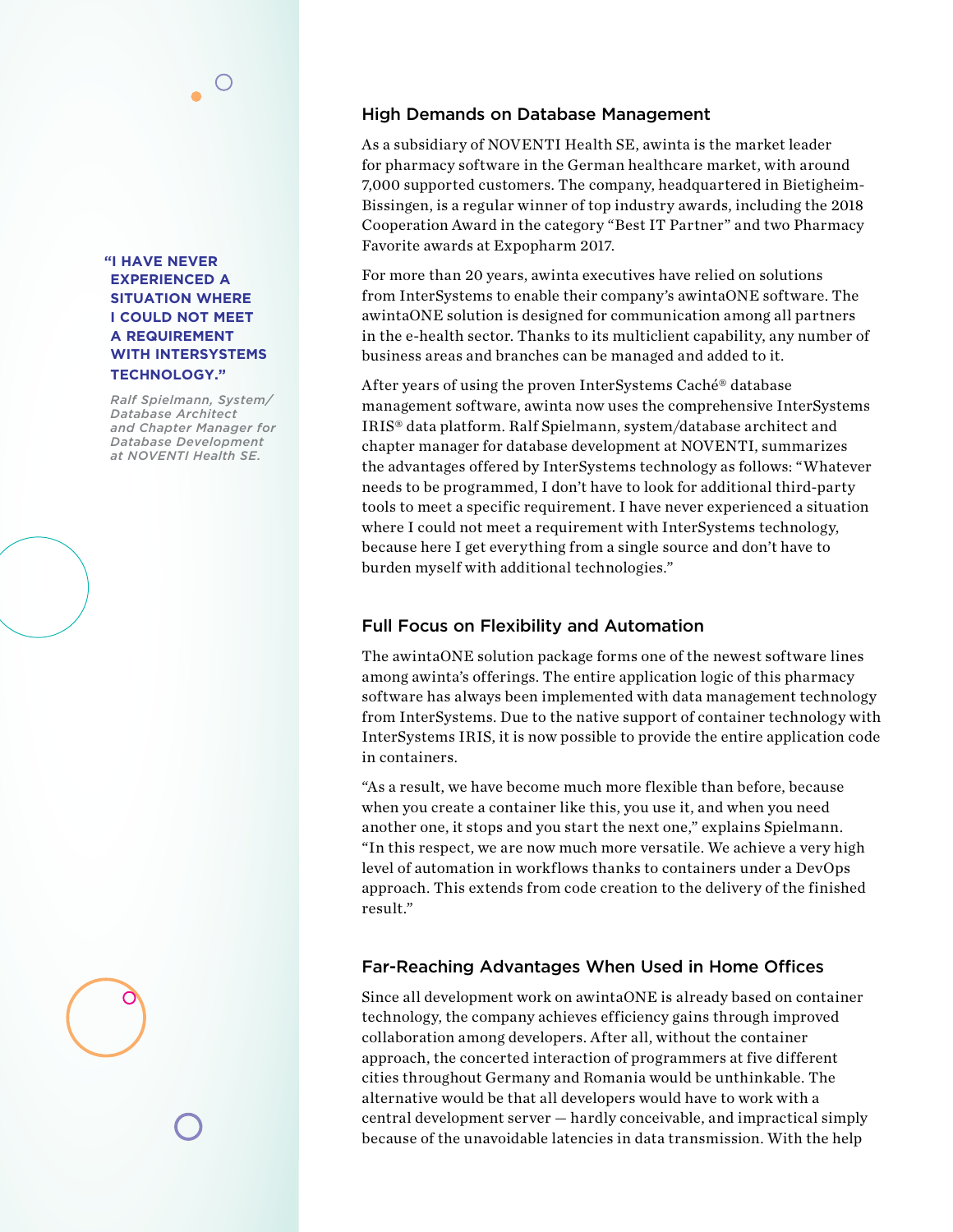of containers, all developers, whether in their home office or anywhere else in the world, has the development environment they need for their own tasks at their fingertips on their local computers and can collaborate easily and seamlessly with colleagues.

This proves to be a real benefit especially in exceptional situations such as the COVID-19 pandemic. "If we had had to just switch this over during the pandemic, we would have had problems," Spielmann explains. "You could certainly collaborate in other ways, but not as efficiently as we do by using containers." Although a Linux server could be provided to every developer, continually synchronizing updates to avoid overlap within individual sections would certainly have set awinta's development back significantly.

## A Powerful Tool for Deployments and Updates

To establish a consistent foundation for an efficient development process, awinta relies on the DevOps approach. This methodology improves the process between developers and operations, i.e., users or testers. The DevOps approach is a popular use case for containers because they help to support and streamline the process. Instead of a full application program, only the latest containers with small program updates are made available. In this way, the concept fulfills the requirement of the DevOps model to move forward in software development by taking incremental steps while remaining faster and more agile.

Developers are no longer obliged to keep an eye on the monolithic overall construction of the application even for the smallest code changes. Instead, they can concentrate fully on optimizing specific program processes. An additional advantage is that developers receive feedback more quickly through container-based DevOps, and team members can synchronously engage regardless of where they are located. The core element for all programming tasks is a build machine running InterSystems technology. The Git repository, where the individual lines converge, is located on a source control server. The developer's local code is continuously compared against this central source control server. Through an automated build process, all changes and extensions checked in by the various developers are picked up, and a new version of the container image is created. Thanks to continuous image synchronization, the developers always work with the latest version of the code and thus reach their goal faster.

## Continuous Delivery at the Highest Standard

NOVENTI is currently implementing a project at awinta to switch from using monolithic applications to using container clusters to deliver microservices for operations such as retrieving inventory or triggering a pricing function.

Spielmann illustrates the advantage of containers in day-to-day business: "If an update is to be rolled out to customers using the conventional procedure, the process, including server restart, takes **"IF AN UPDATE IS TO BE ROLLED OUT TO CUSTOMERS USING THE CONVENTIONAL PROCEDURE, THE PROCESS, INCLUDING SERVER RESTART, TAKES AROUND 15 MINUTES. WITH CONTAINERS, ON THE OTHER HAND, THE VERSION CHANGE TAKES JUST EIGHT SECONDS WITH A CLICK OF THE MOUSE."**

*Ralf Spielmann, System/ Database Architect and Chapter Manager for Database Development at NOVENTI Health SE.*